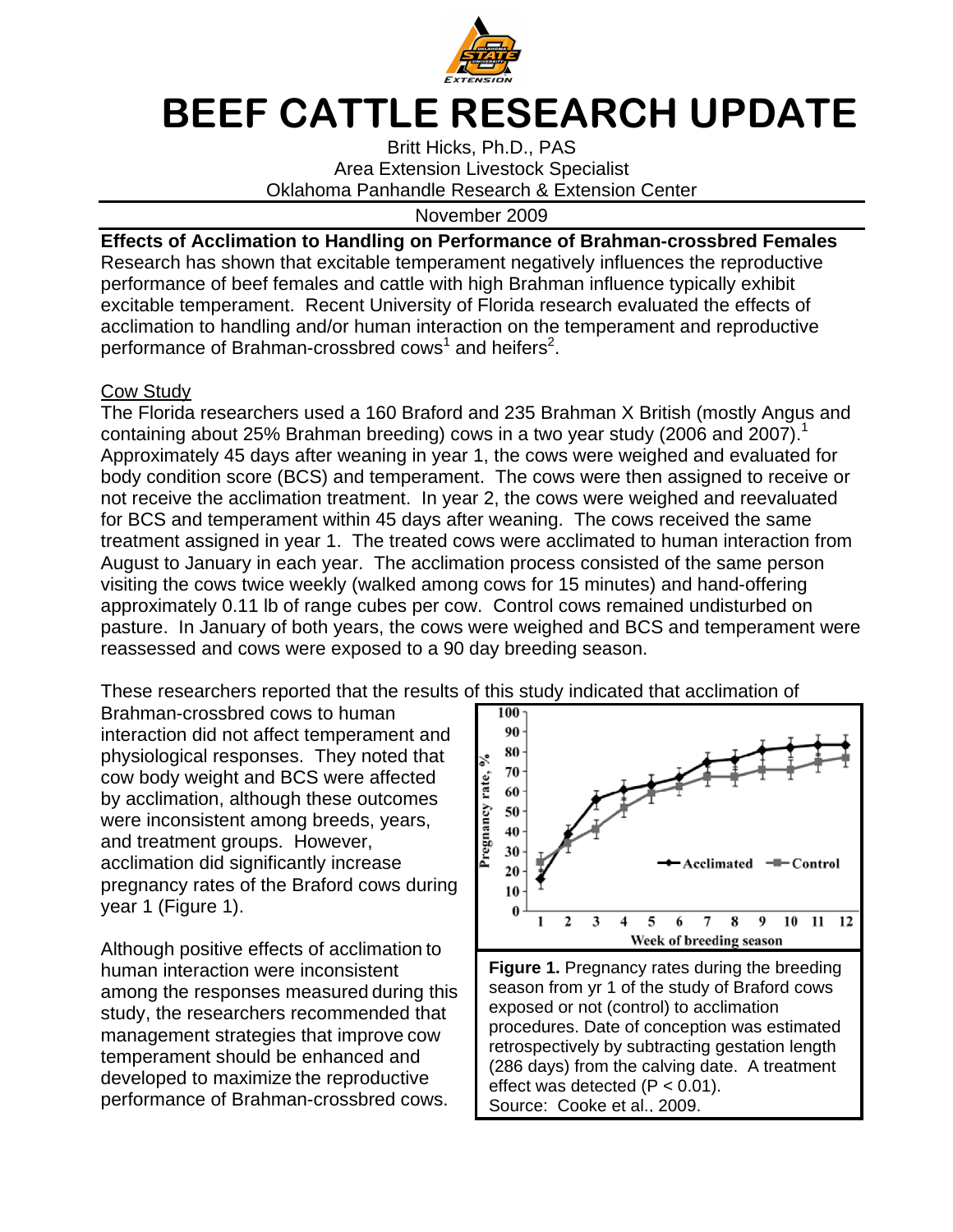#### Heifer Study

Research has shown that management that maximizes the number of heifers conceiving by 15 months of age improves profitability because heifers that calve as 2-yr-olds wean more and heavier calves during their productive lives. Studies have shown that most heifers reach puberty between 13 and 16 months of age if they are of sufficient size (~65% of mature size). However, Brahman-crossbred heifers may not reach puberty till 15 to 17 months of age.<sup>3</sup> As previously mentioned, research has also shown that excitable temperament negatively influences the reproductive performance of beef females and cattle with high Brahman influence typically exhibit excitable temperament.

The Florida researchers used Brahman-crossbred heifers to evaluate the effects of acclimation to handling on growth, temperament, and reproductive performance.<sup>2</sup> Over two consecutive years (2006 and 2007), 37 Braford and 43 Brahman x Angus heifers weaned at approximately 7 months of age were assigned to the experiment. The heifers were initially weighed and evaluated for puberty status and temperament within 30 days after weaning. Each experiment lasted 191 days and was divided into a sampling phase (days 0 to 130) and a breeding phase (days 131 to 191). On day 11 of the experiment, the heifers were randomly assigned to receive or not receive the acclimation treatment. The average weight and age of the heifers at the beginning of the experiment were, respectively, 558 lb and 269 days (~9 months). Thus, the average age of the heifers during the breeding season was approximately 13 to 15 months.

Acclimated heifers were exposed to a handling acclimation process 3 times weekly for 4 weeks (days 11 to 39 of the experiment). The acclimation treatment was applied individually to heifers by processing them through a handling facility. During the sampling phase, the heifers were weighed and assessed for puberty and temperament score on days 0, 10, 40, 50, 90, 120 and 130. Puberty was assessed via plasma progesterone concentrations.

Over the 191 day experiment, the acclimated heifers gained significantly slower than the control heifers (1.10 vs. 1.28 lb/day), although both treatment groups were provided similar pastures and supplements during the study. The researchers attributed the reduced gains to altered grazing behavior and the additional exercise that acclimated heifers were exposed to during the acclimation period. They noted that during each acclimation event, treated heifers had to walk nearly 1.25 miles in addition to the activity inside the handling facility, whereas control heifers remained undisturbed on pasture. No treatment effects were detected for temperament scores, but acclimated heifers had



reduced chute scores (based on chute exit velocity) compared with control heifers after the acclimation period. Even though the control heifers gained faster, the acclimated heifers reached puberty sooner (Figure 2). This figure shows that about 65 to 70% of the